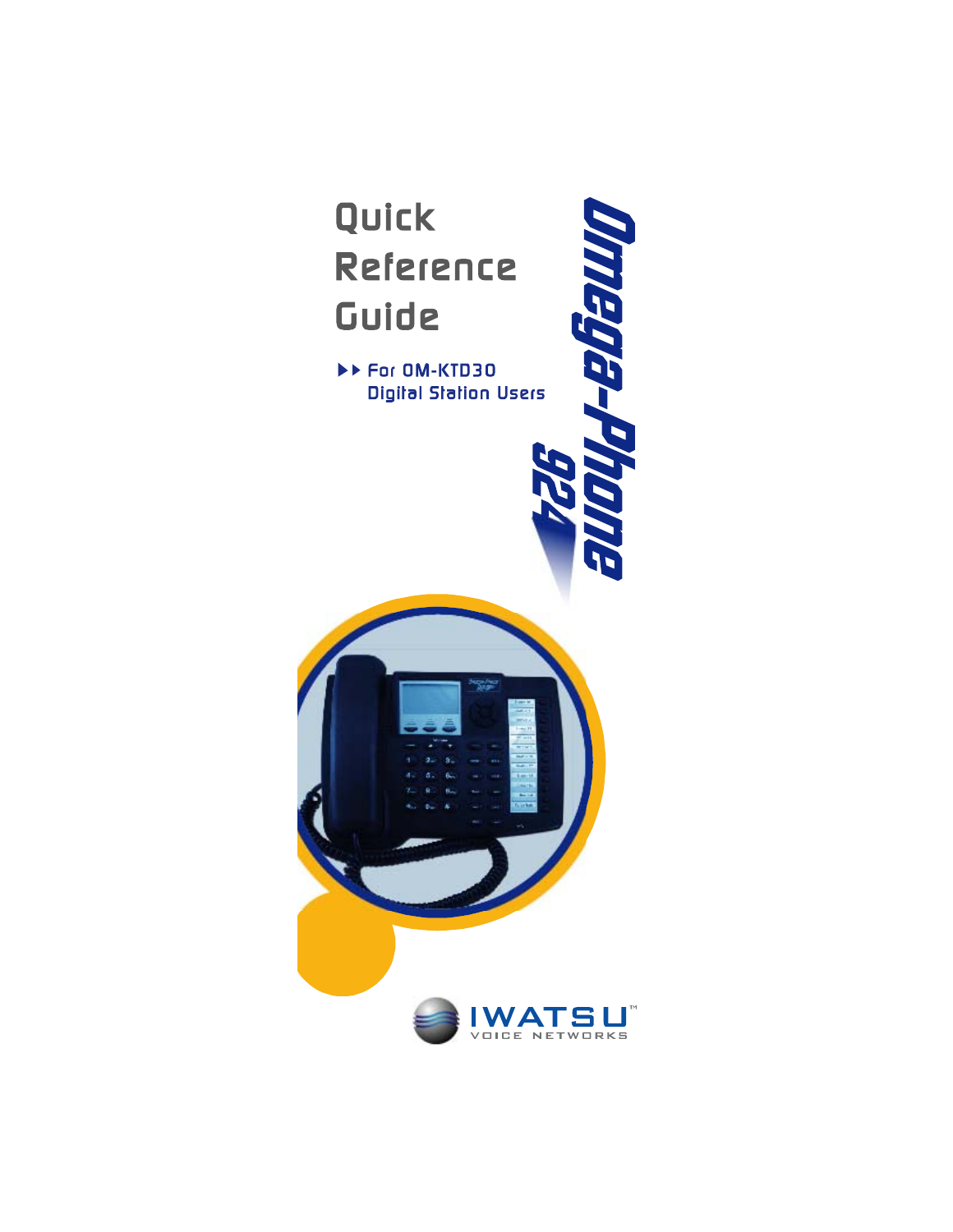

#### **Omega-Phone OM-KTD30 Digital Telephone**

This guide describes basic and advanced features and operations for your Omega-Phone OM-KTD30 Digital Telephone.

For more information, refer to your Omega-Phone 924 Owner's Manual or contact your authorized Iwatsu distributor.

Only Iwatsu qualified personnel are authorized to install any component of an Iwatsu system. Should you require service, please contact your authorized Iwatsu distributor.



**Flexible Feature Keys -** The twelve dual-color LED buttons on the right side of **EINE1** the telephone and the six Line keys can be programmed as an outside (CO) line, ex-

tension, or other feature. These are called flexible features since each telephone is individually programmed and can be changed at any time.



*Feature* - This key is used to access many Omega-Phone 924 system features.

**Volume Control:** 



*Volume*

 $\blacktriangledown$ 

The **UP** and **DOWN** arrow volume control keys are used to adjust the Handset, Ringer, and Speaker volume based on the state of the telephone.

- **Receiver (Handset) Volume** When using the handset, the volume control key allows you to adjust the handset volume to one of eight levels.
- **Ringer Volume** Pressing the ringer volume control button allows you to adjust the ringer volume to one of four levels.
- **Speaker Volume** When using the speaker, the volume control allows you to adjust the speaker volume to one of eight levels.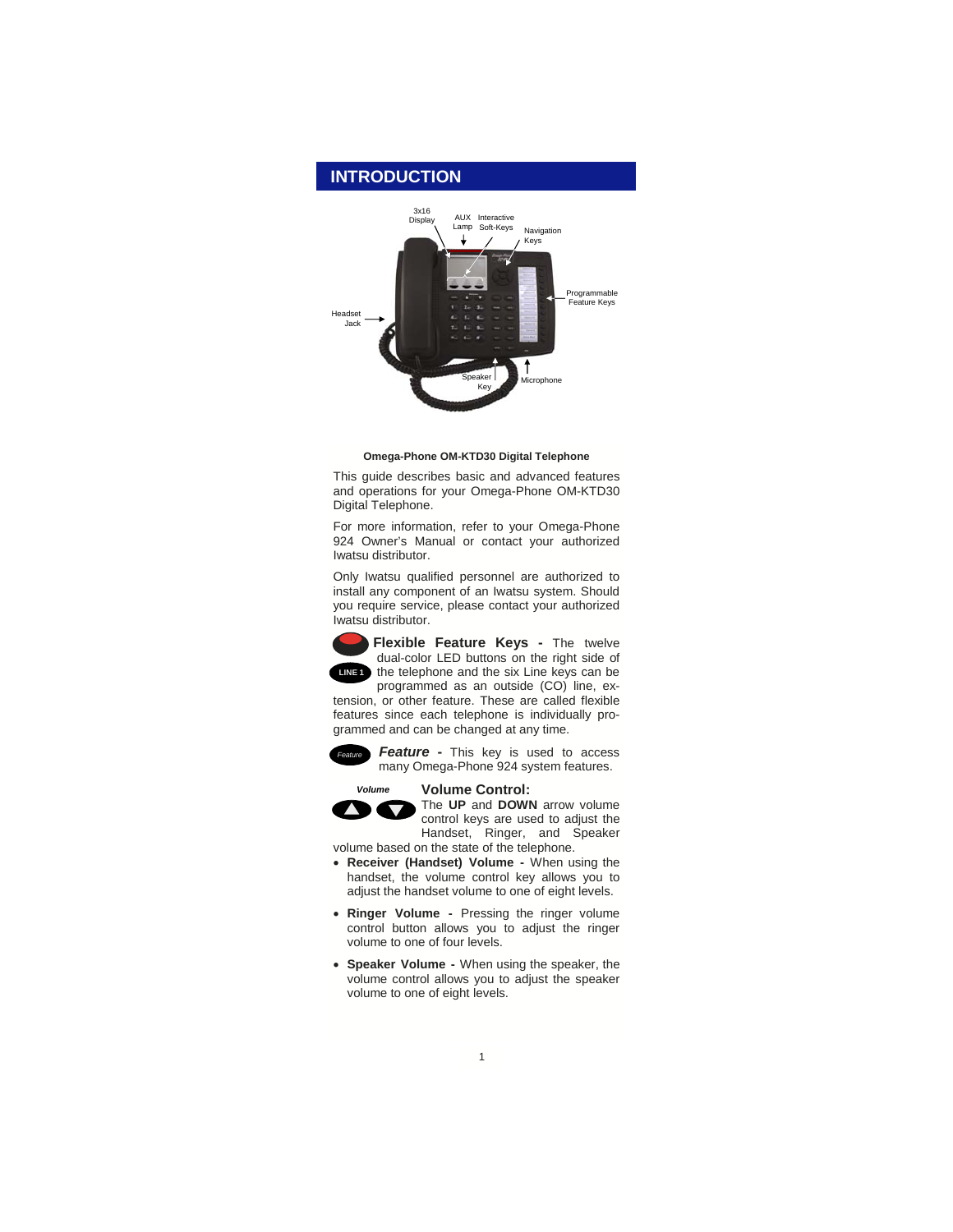

**HOLD -** This key is used to put a call on Hold.

**TRANS (Transfer) -** This key allows you **TRANS** to transfer a call from your phone to another extension.

**CONF (Conference) -** This key allows **CONF** you to conference up to three additional outside or internal parties (max. four party conf.).

**REDIAL - (LNR-Last Number Redial) REDIAL** This button allows you to dial the last outside number you dialed.

**MUTE -** When talking using the handset, **MUTE** pressing the Mute key mutes the handset transmitter. If using the speakerphone, pressing the Mute key mutes the station microphone. This key is also used to enable two-way communication when the Off-Hook Voice Announce feature is used.

**SPKR (Speaker) - This key allows you to** dial and receive outside or internal calls and talk without lifting the receiver.

*Navigation Keys* are used for easy access to the Display Menu features, such as Call Log or Speed Dialing on your Omega-Phone OM-KTD30 telephone.

- Press **RIGHT** or **LEFT** to access the display menu.
- Press the **UP** or **DOWN** to scroll through the display menu selection.
- Press the **SELECT** button to execute the display menu selection.



#### **Headset Jack**

Your OM-KTD30 comes equipped with a 2.5 mm headphone jack located next to the handset cord jack. This jack accepts industry standard headsets. When the headset jack is enabled, the speaker key acts as the on / off key for headset operation. To enable the headset jack:

• Press the *Feature* key and dial **9#**.

Note: *External headsets require that the handset be removed each time a call is received.*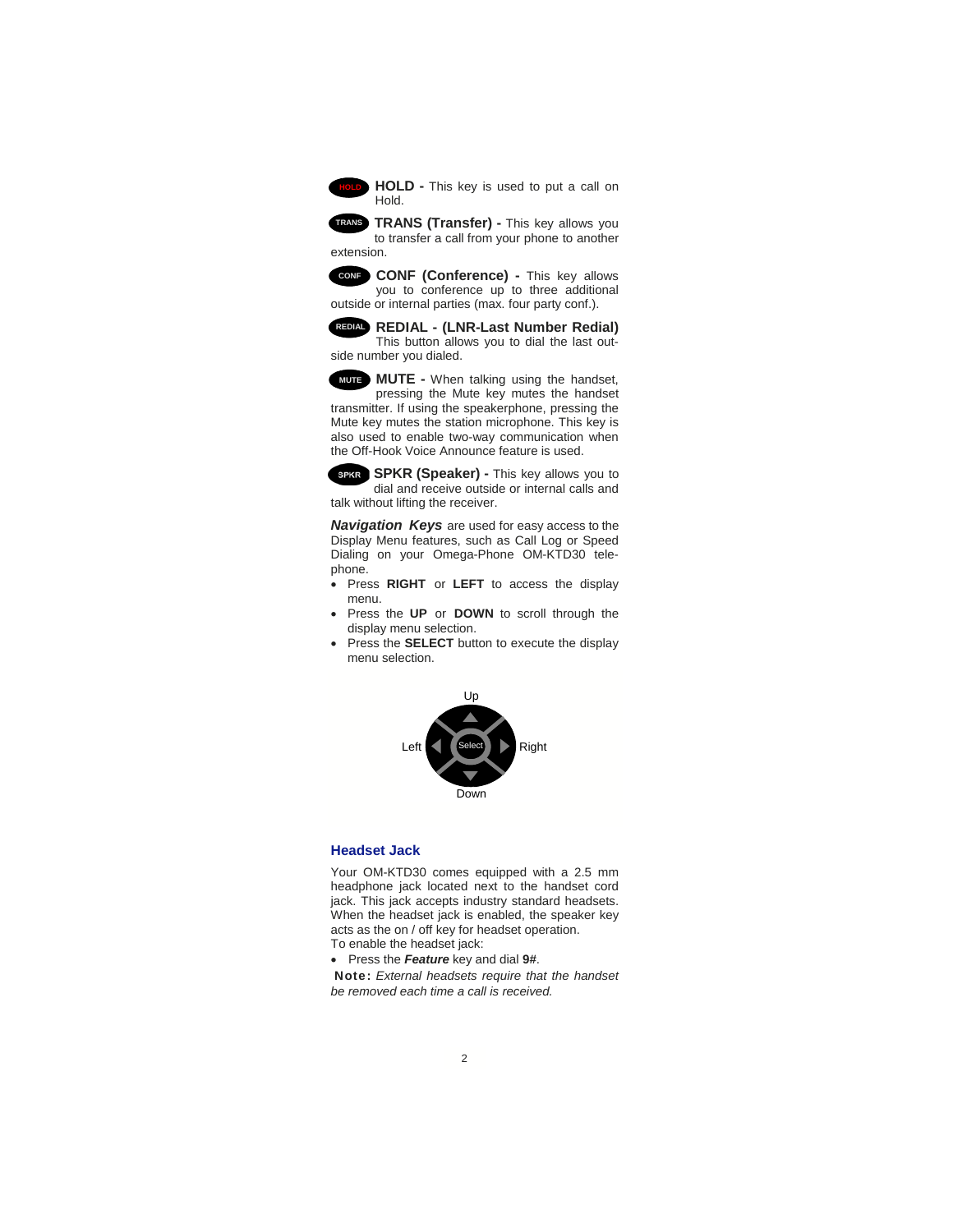## **NAVIGATION**

## **Navigation Keys**

The following features are accessible using the Navigation keys:



## **CALL LOG**

The Call Log stores up to 50 inbound and 50 outbound telephone numbers.

- Scroll **LEFT** or **RIGHT** to the **CALL LOG**.
- Scroll **UP** for Outgoing calls.
- Scroll **DOWN** for Incoming calls.
- Press the **SELECT** key to dial.

#### **SYSTEM SPD (Speed Dialing)**

Speed Dial stores up to 80 system speed dial numbers (bins 20-99). System speed dial numbers must be entered by an Attendant.

- Scroll **LEFT** or **RIGHT** to **SYSTEM SPD**.
- Press the **DOWN** arrow to start at the beginning of the list.
- Press the **SELECT** key to dial.

## **FEATURE CODE LIST**

Review the feature codes (on the back page) and directory numbers.

## **CALL EXTENSION (Extension Directory)**

Scroll through a list of directory numbers.

- Scroll **LEFT** or **RIGHT** to **CALL EXTENSION**.
- Press the **DOWN** arrow to start at the beginning of the list extension.
- Press the **SELECT** key to dial .

#### **PAGE (Paging)**

- Press the **UP** or **DOWN** arrow to select a group or **ALL PAGE**.
- Press the **SELECT** key to make the page.

#### **MUSIC OFF / ON (Background Music)**

• Press the **SELECT** key to turn **ON** or **OFF** the background music (**BGM**).

#### **DOORPHONE**

- Press the **UP** or **DOWN** arrow for doorphone #1 or doorphone #2.
- Press the **SELECT** key to call.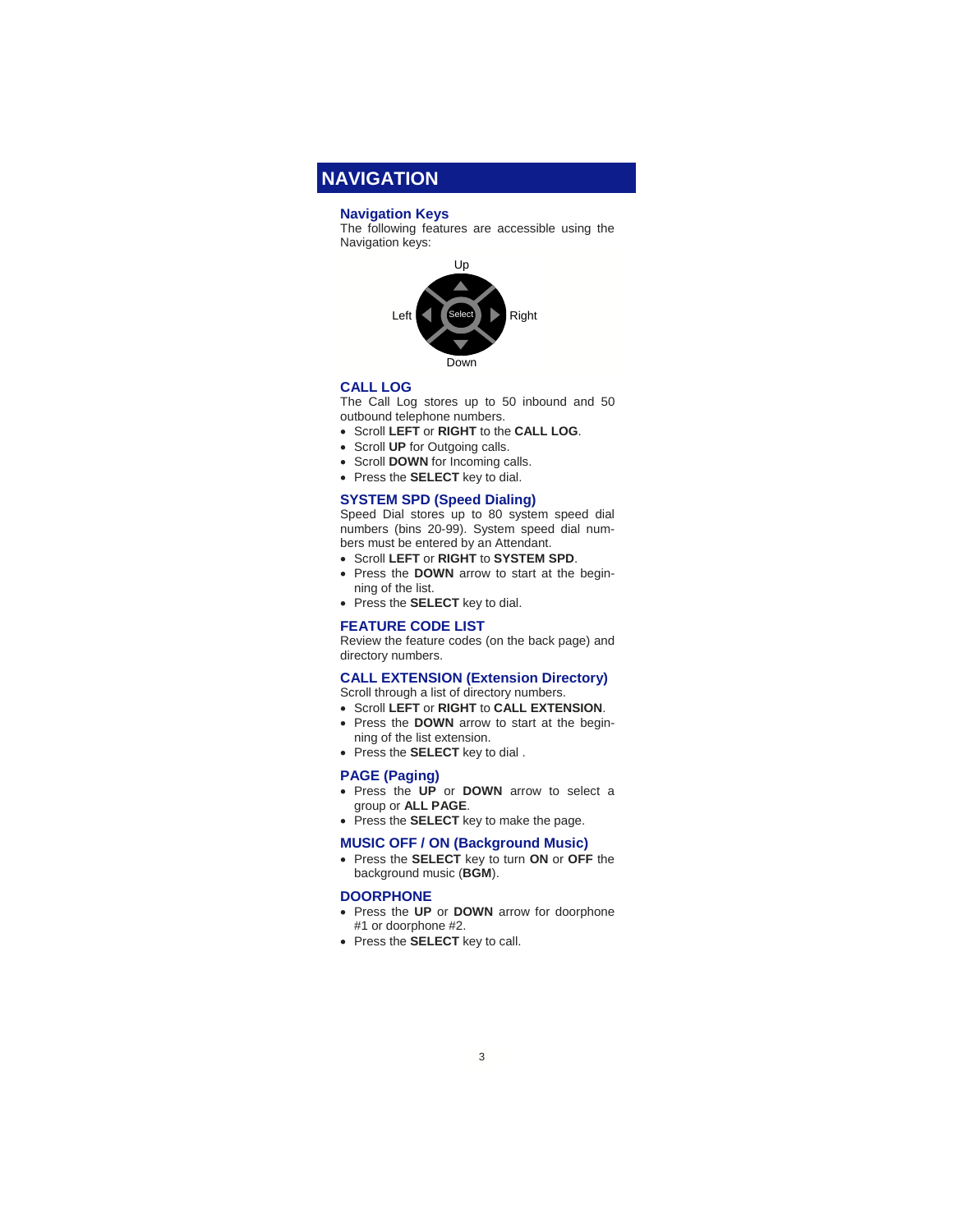## **BASIC FEATURES**

#### **Answering a Call**

- When an incoming call rings at your station:
- Pick up the handset or press the Speaker key.
- When you are finished, place the handset in the cradle or press the **SPKR** key.

#### **Background Music (BGM)**

- To activate background music (BGM):
- Press the *Feature* key and dial **52**.

## **Direct Mailbox Transfer**

While speaking to the calling party:

- Press the voice mail key.
- Press the assigned extension key or dial the extension number.
- Hang up to complete the transfer.

## **Last Number Redial (LNR)**

Last number redial allows you to automatically call the last outside (CO) number dialed from your extension. To redial:

- Press the **REDIAL** key.
- Press the *Feature* key and dial **8**.

#### **Making an Intercom Call**

- Dial an extension number.
- *or* • Press the assigned extension button.
- When you are finished, place the handset in the cradle or press the **SPKR** key.

#### **Making an Outgoing Call**

- Press the **SPKR** key or lift the receiver.
- Dial **9** or press an outside line button. You will hear a dial tone.
- Dial telephone number.
- When you are finished, place the handset in the cradle or press the **SPKR** key.

#### **Placing a Call on Hold**

- While speaking to an inside or outside party, press the **HOLD** key.
- To retrieve the call, press the corresponding **Line** key or press the **HOLD** key, again.

## **Paging**

- Press the *Feature* key and dial **50**.
- Select:
	- **all** for everyone (all paging zones).
	- **extern** for external ancillary paging equipment.
	- **both** for internal and external.
	- **group** for a specific group 1-6.
- Make the announcement.
- Hang up.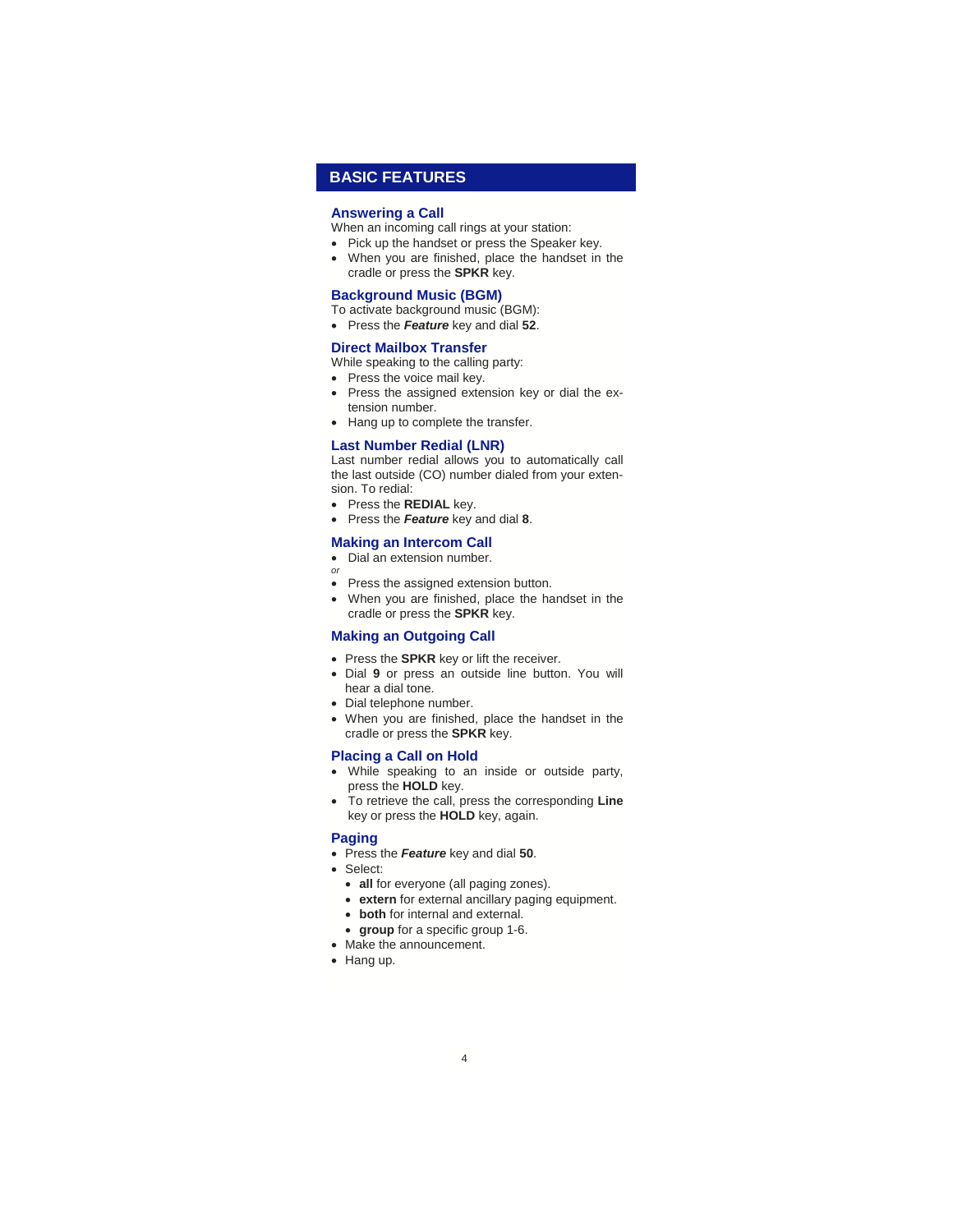## **Switch from Handset to Speakerphone**

To switch from the handset to the speakerphone:

- While talking on the handset, press the **SPKR** key (the LED will light).
- Place the handset on the cradle.

## **Switch from Speakerphone to Handset**

To switch from the speakerphone to the handset:

- While talking on the speakerphone, pick up the handset.
- The speakerphone will deactivate.

#### **Transferring a Call**

- While speaking to the calling party:
- Press the **TRANS** key.
- Press the programmed key or dial the extension of the station that will receive the call.
- When the party at the extension answers, or if the extension is in the voice announce mode, announce the caller.
- Hang up to complete the transfer.

## **ADVANCED FEATURES**

## **Answering Machine Emulation (AME)**

You can monitor/screen a call as the caller is recording a message in your voice mailbox. When a call is answered by your voice mailbox:

- Press the pre-programmed **Voice Mail** key.
- *or*
- Press the *Feature* key and dial **64**.
- At the **MONITOR VM CALL** screen:
	- Select **yes** to monitor the voice mail.
- At the **MONITORING** screen you can choose to just monitor the call or intercept the voice mail message and answer the call.
	- Just listen or press **answer** to answer the call.

## **Conference**

While on a telephone call:

- Press the **HOLD** key.
- Make the next call.
- Press a Line key and dial the telephone number.
	- *or*
- Dial an extension number.
- Press the **CONF** key to establish the conference.
- To add up to three additional parties:
- Make the next call.
	- Press a line key and dial the telephone number. *or*
	- Dial an extension number.
	-
- Press the **CONF** key to establish the conference.
- Repeat the previous steps to add up to three parties. (Four party maximum per conference call).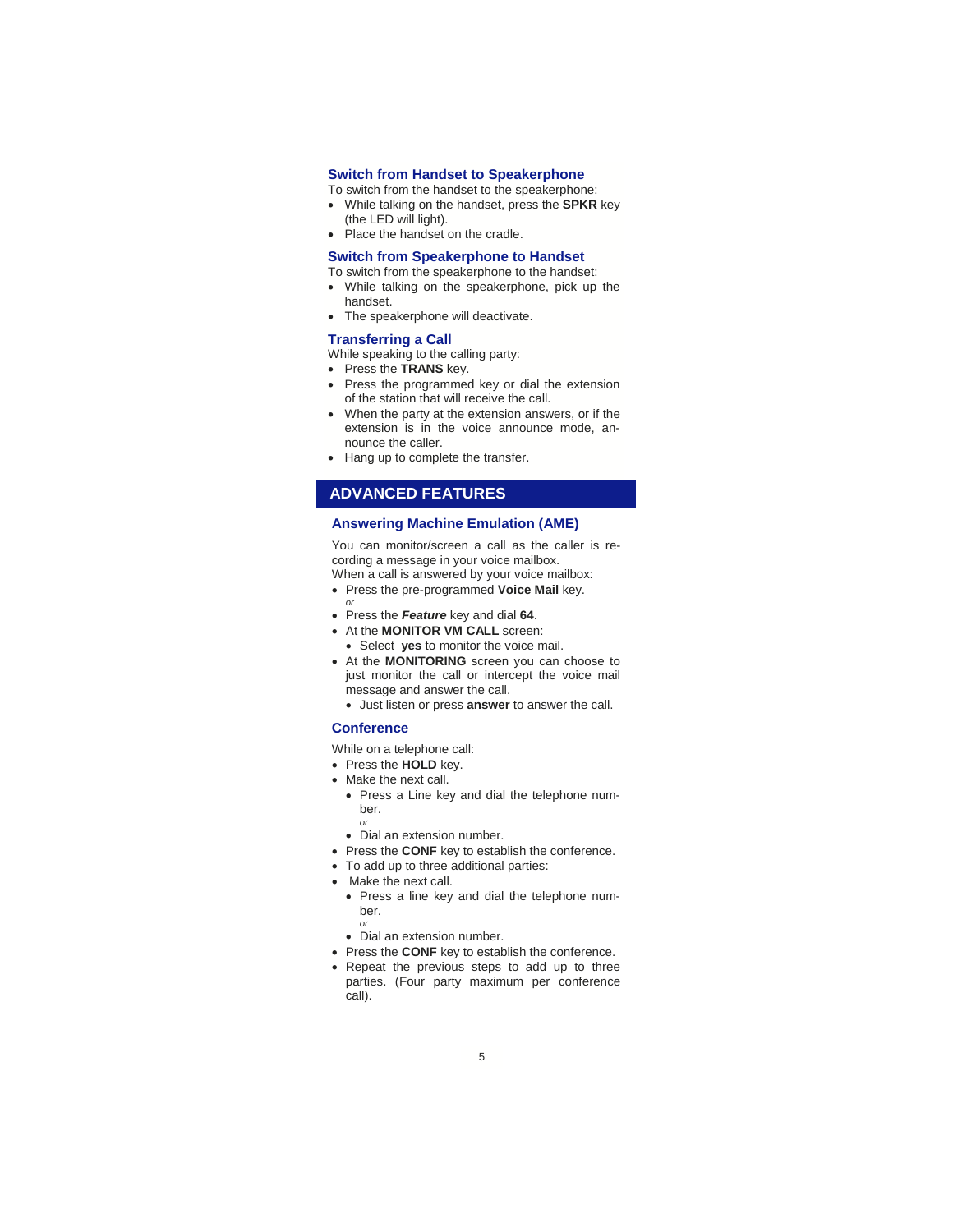## **Do Not Disturb (DND)**

Place your extension in a Do Not Disturb state to prevent all calls from ringing at your extension.

- To enable or disable Do Not Disturb:
- Press the *Feature* key and dial **4**.

## **Extension Password / Phone Lock**

Each extension has a user password that is required to access certain features and lock the station.

- Press the *Feature* key and dial **97**.
- At **CHK PSWD:** Enter your extension's password.
	- Default extension password = **0000**.
- Press **show**.

To **Lock** or **Unlock** the station (prevent outside (CO) calls from being made from your station):

- At the **LOCK TELEPHONE** screen.
	- Press **yes** to lock the station.
	- Press **no** to unlock the station.

## To **change** your extension password:

- At the **LOCK TELEPHONE** screen.
	- Press **pswd**.
	- Enter the **NEW PSWD:**
	- Press **save** to save the new password.

#### **Extension Feature Status Check**

The extension feature status check allows digital telephone users to view the settings and status for all user controlled features.

- Press the *Feature* key and dial **#8**.
- Press **next** to scroll through the following settings: (Default setting listed after =)
	- LNR (Last Number Redial) = Empty or last number dialed.
	- SNR (Saved Number) = No saved number.
	- Day  $COS$  (Class of Service) =  $0$
	- Night COS (Class of Service) =  $0$
	- Monitor COS (Class of Service) = 5
	- Auto Hold = Deny
	- Phone = Unlocked
	- Voice Call = Allow
	- Call Wait = Deny
	- Paged (Receiving a page) = Allow
	- Busy Ring = Allow
	- XFR Beep = Enable
	- Forced LCR (Least Cost Routing) = N (No)
	- Touch Tone = Off
	- ECF (External Call Forwarding) = Disable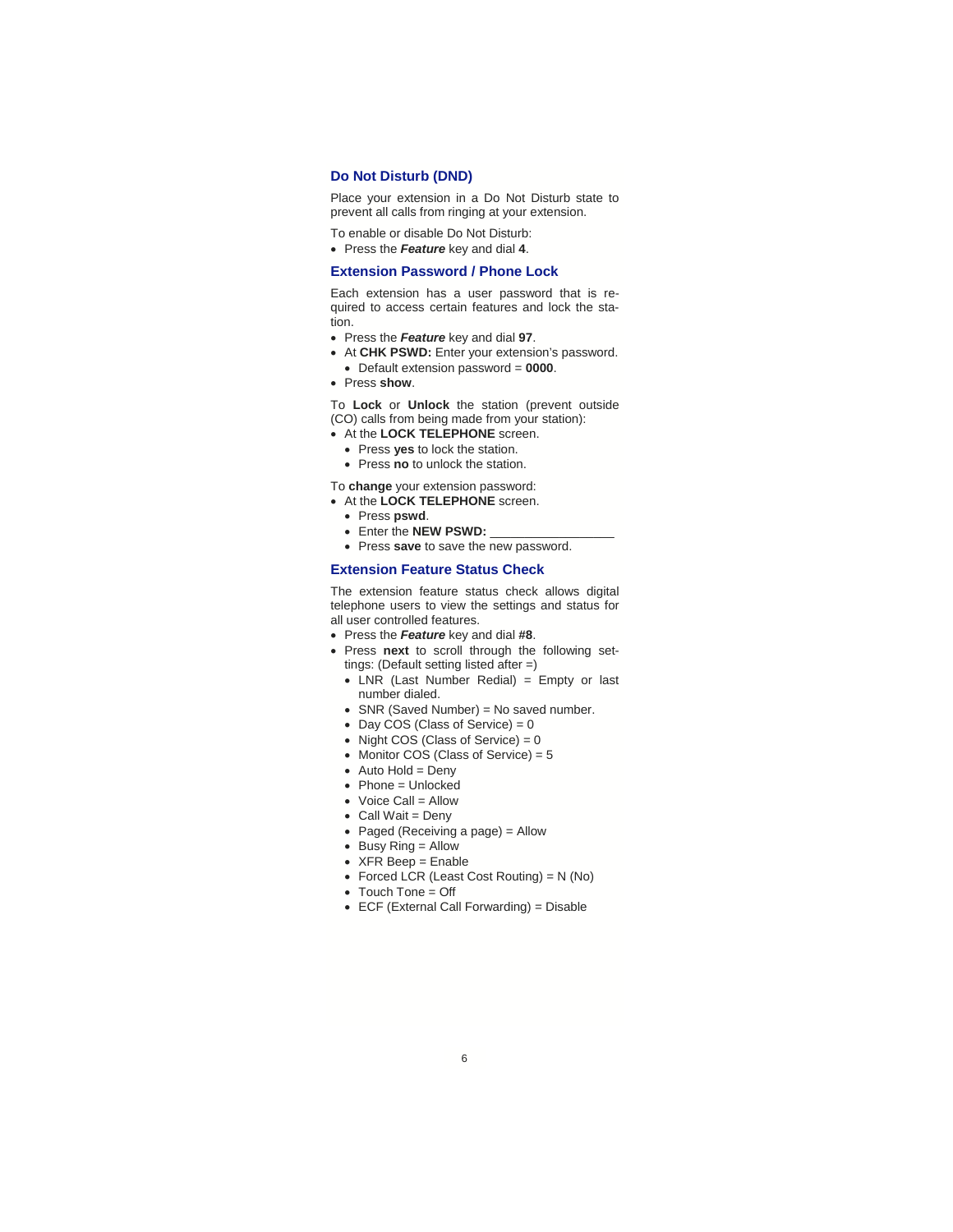## **Flexible Feature Key Programming**

Each digital telephone has dual-color Flexible Feature keys that can be programmed as a CO line, extension, or feature. The 12 keys on the right-side of the telephone and the 6 Line keys can be programmed.

- To program Flexible Feature keys:
- Press the *Feature* key and dial **#3**.
- Select the flexible feature key to be programmed.
- Press **chg**.
- At **SELECT FUNCTION**, select:
	- **line**: Enter **01-09** (Based on configuration).
	- **ext**: Enter any valid system extension number.
	- **feat**: Press the *Feature* key, then enter any valid feature.
- Press **save** after making your changes.

## **Flexible Feature Keys Default**

To return Flexible Feature keys to their factory default settings:

- Press the *Feature* key and dial **58**.
- Enter the station password and press **show**.
- At **FTR KEY RESET** press **go** to reset the flexible feature keys.

### **Forced Intercom Tone Ringing**

When an extension is in the hands-free voice announce mode, intercom calls will not forward. To force the call to forward (i.e. to the voice mailbox), you must activate Forced Intercom Tone Ringing.

• Dial the extension number and press the **\*** key.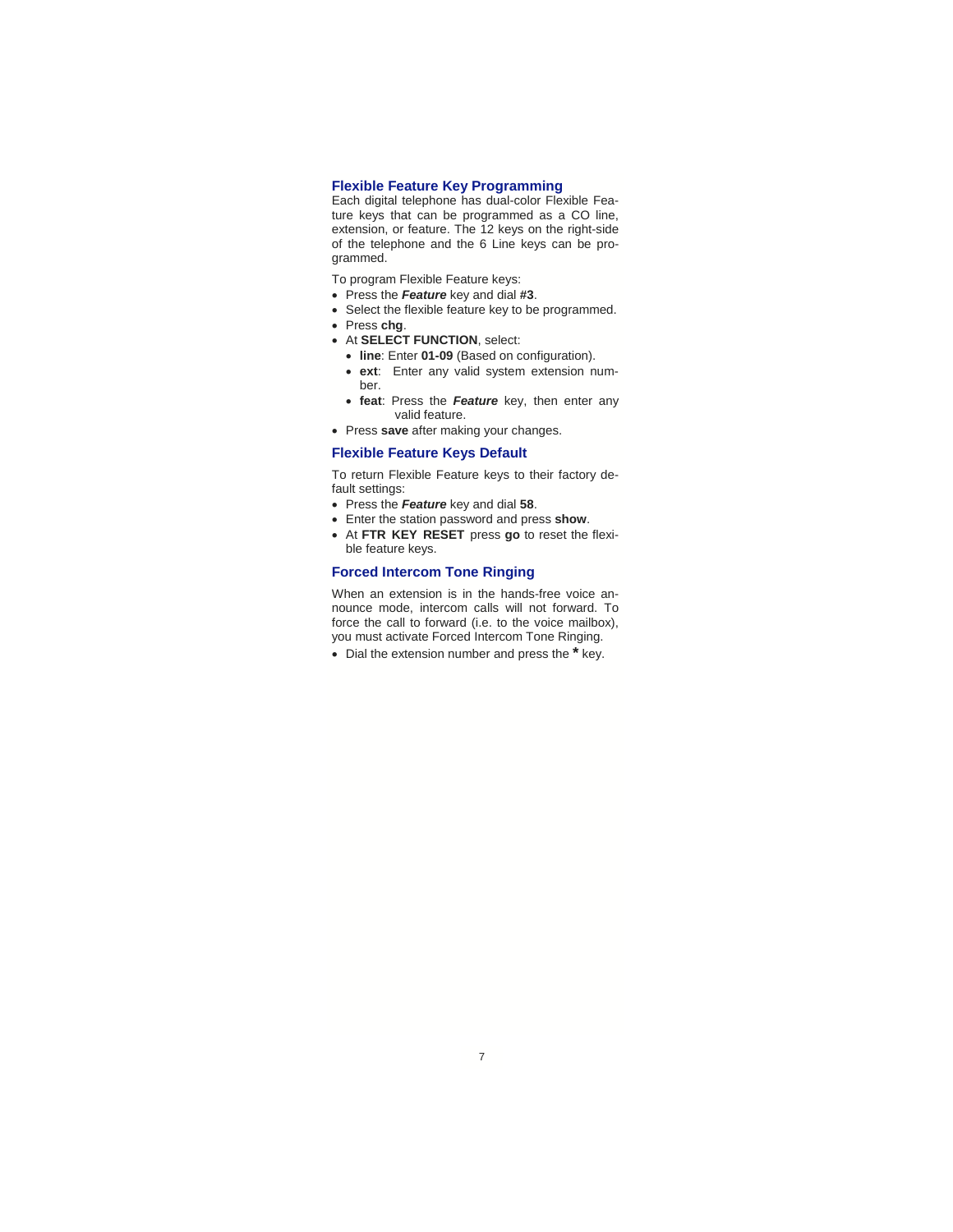## **Forwarding**

You can set your telephone to forward calls to another extension, voice mail, or to an external telephone number.

There are multiple call forwarding options to choose from:

- Press the *Feature* key and dial **2**.
- At the **CALL FORWARD** menu, select the **call forward type**:
	- (**next** Takes you to the next menu screen)
	- **Idle** Forward calls when the ext is idle.
	- **busy** Forward calls only when the ext is busy.
	- **direct** Forward all calls directly without ringing the ext first.
	- **na** (No answer) Forward calls only when the ext is not answered.
	- **bsy/na**  (Busy/No answer) Forward calls when the ext is busy or does not answer a ringing call.
	- **ext** (External) Forward calls to an external telephone number (i.e. cell or home phone). External call forwarding (ECF) must be set to allow in the system database.
	- **folow** (Follow Me) Forward all calls to another ext (i.e. conference room).
- Enter the **extension** or **external** number.
	- **ext only** When ext (external) is chosen, enter the LINE ROUTE (outside line) to use for forwarding (Line 1-9 / Line 1=default).
	- Press **save**.
- Select call **forward mode**:
	- **co** CO (outside) calls only.
	- **icm/co**  ICM (internal) and CO (outside) calls.
	- **icm** ICM (internal) calls only.
- When **na** or **busy/na** is selected:
	- Press **chg** to change the **no answer timer**.
		- 10, 20, 30, 40, or 50 seconds (10=default).
	- Press **save**.
- You will hear a confirmation tone and the station will return to an idle state.

## **Cancel Forwarding**

- To cancel call forwarding:
- Press the *Feature* key and dial **2**.
- **FORWARD DELETE** will appear on the screen when forwarding is canceled.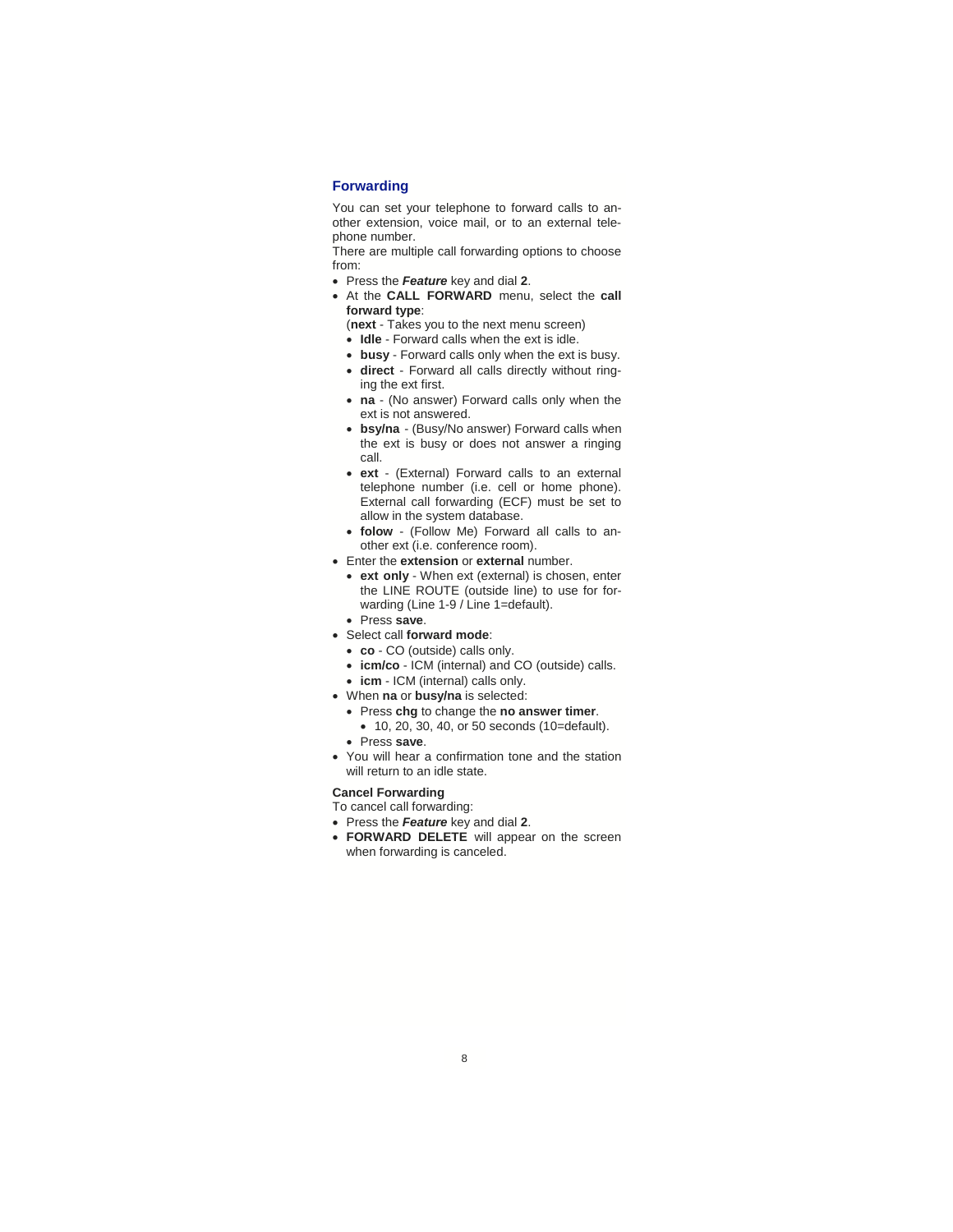## **Intercom Call Back**

When you call another extension and get a busy signal, do not hang up:

• Press the *Feature* key and dial **91**.

When the extension becomes available, the system will call you back.

- When the system calls you back:
- Press the **SPKR** key or lift the handset and you are automatically connected to that extension.

## **Multiple Message Waiting Key**

Each telephone can be programmed with additional mailbox buttons. These additional mailbox buttons act and operate the same as a preprogrammed mailbox button, lighting when there are new messages and single button access to the specified mailbox. This feature can be programmed on an OM-KTD30 flexible key.

- To program an additional mailbox key:
- Press the *Feature* key and dial **#3**.
- Press the flexible key you want to program for this feature.
- Press **chg** within **3** seconds.
- Press the **feat** soft-key.
- Press the *Feature* key.
- Enter  $66 + MM$  (MM = mailbox or department mailbox). The telephone must be connected or it is not eligible for a mailbox key.
- Press **save**.

#### **Park (Call Park / Park Answer)**

This feature is used to park a call and retrieve a call that is parked.

Calls are parked and retrieved by:

- Press the *Feature* key and dial **73**.
- Dial the extension number where the call is parked.

#### **Save Dialed Number (SDN)**

This feature is used to save the telephone number that was just dialed. Once the number is stored it can be recalled by dialing the SDN feature code. Only one number can be stored at a time.

• Press the *Feature* key and dial **51** to save the number.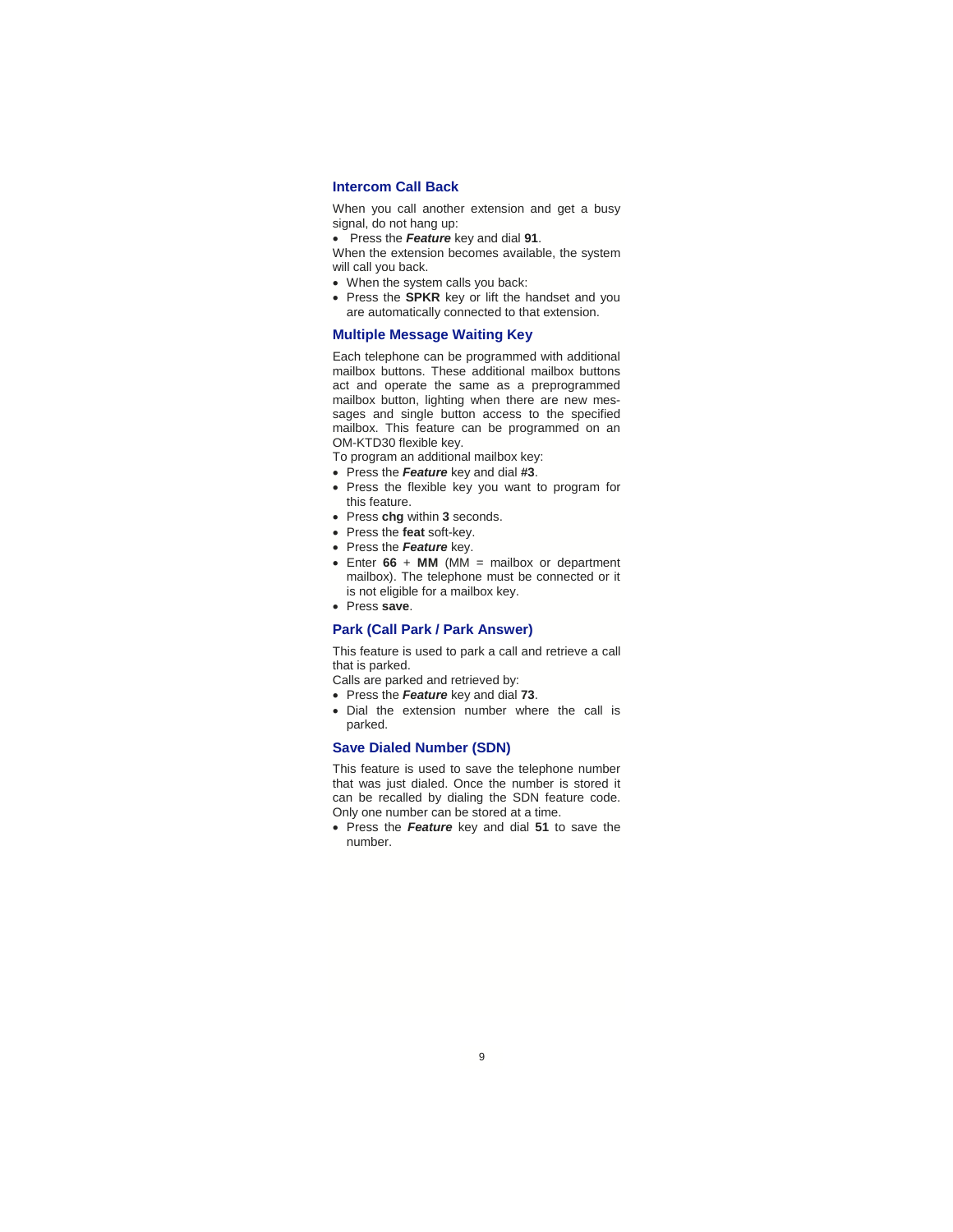#### **Speed Dial Programming (Personal)**

Each station can store up to 20 personal speed dial numbers (bins 00-19).

To program a personal speed dial number:

- Press the *Feature* key and dial **1**.
- Enter the bin number **00-19**.
- Press **show**.
- Press **chg**.
- Enter the telephone number to be saved.
- Press **save**.

You can also set the outside Line to use. When LINE ROUTE: x appears:

- Select **chg** to change the Line from **1-6**.
- Press **next** when you have made your selection.

## **Personal Speed Dial Bin Locations**

Record your personal speed dial numbers below:

| $00 =$ |  |
|--------|--|
| $01 =$ |  |
| $02 =$ |  |
| $03 =$ |  |
| $04 =$ |  |
| $05 =$ |  |
| $06 =$ |  |
| $07 =$ |  |
| $08 =$ |  |
| $09 =$ |  |
| $10 =$ |  |
| $11 =$ |  |
| $12 =$ |  |
| $13 =$ |  |
| $14 =$ |  |
| $15 =$ |  |
| $16 =$ |  |
| $17 =$ |  |
| $18 =$ |  |
| $19 =$ |  |
|        |  |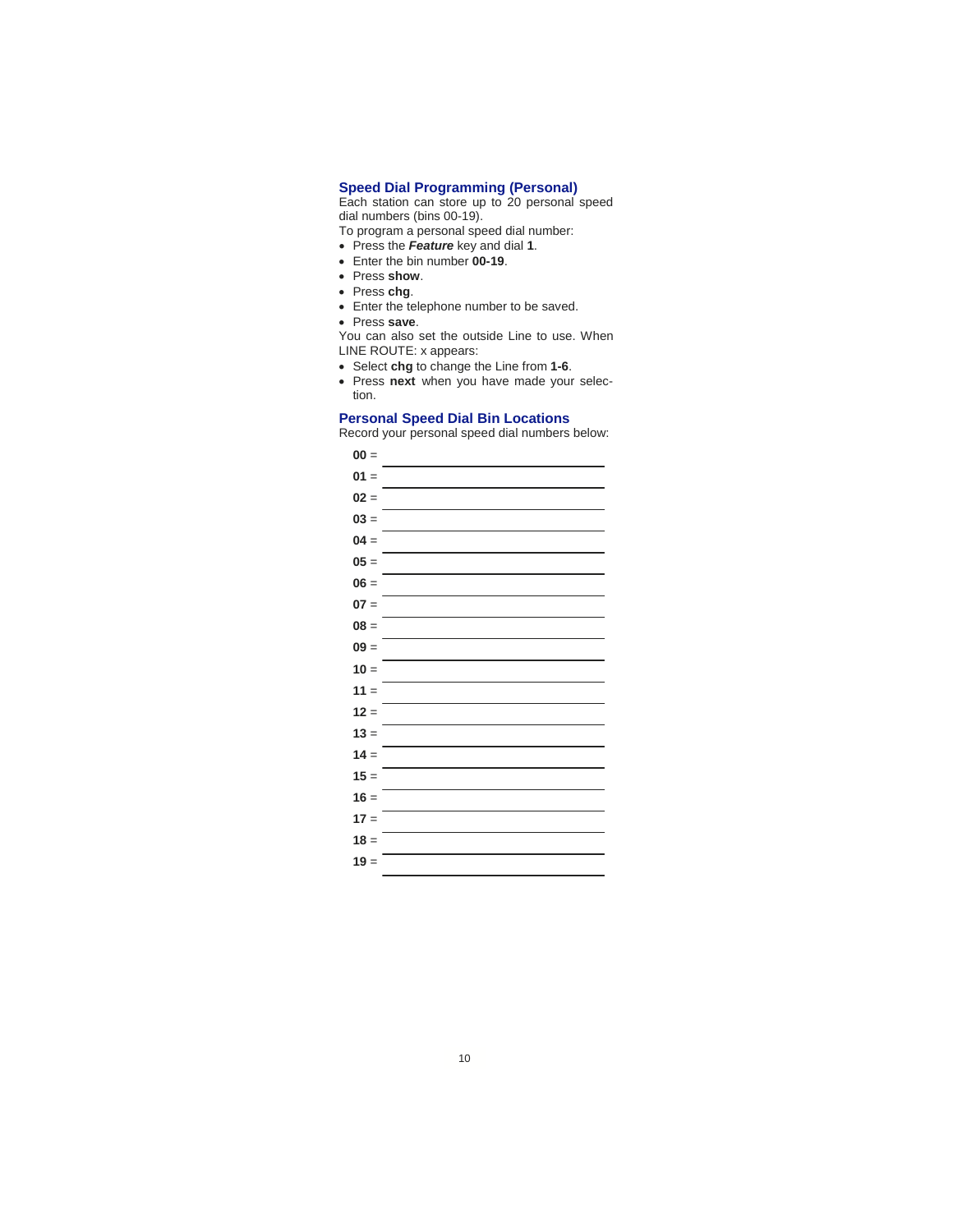### **Status Message**

You can set a status message on your digital station to alert intercom callers of your current status. You can select from six preprogrammed messages or one that you can customize.

- 1. Out for Lunch
- 2. Be Back Soon
- 3. Left For the Day
- 4. In a Meeting
- 5. Out of Office
- 6. On Vacation
- 7. Empty Enter your own message

To set your status message:

- Press the *Feature* key and dial **90**.
- Press **next** to scroll through the options listed above.
- To make a selection and activate the status message, press **store**. You will hear a confirmation tone and the message will display on your screen.

To enter your own message at selection 7:

- Press **chg**.
- Using the telephone dial pad, enter your message.

| Special<br>characters                                                              | A, B, C<br>$2_{ABC}$      | $g_{\text{DEF}}$ $D, E, F$ |  |  |  |
|------------------------------------------------------------------------------------|---------------------------|----------------------------|--|--|--|
| G.H.I<br>A <sub>GHJ</sub>                                                          | J,K,L<br>5 <sub>JKL</sub> | 6MMo M, N, O               |  |  |  |
| <b>7 PORS P.Q.R.S</b>                                                              | $8nv$ T,U,V               | 9woz W,X,Y,Z               |  |  |  |
|                                                                                    | <b>Ocean</b> Delete entry |                            |  |  |  |
| <b>Example For numeric (press before digit)/for lower case (press after digit)</b> |                           |                            |  |  |  |
| Space or go to the next character                                                  |                           |                            |  |  |  |

- Press **save** to save your message.
- Press **store** to activate the message

#### **Status Message Cancel**

To cancel the active status message:

- Press the *Feature* key and dial **90**.
- You will hear a confirmation and the screen will clear.

## **VOICE MAIL**

## **Voice Mail Setup**

If this is the first time you are using your voice mailbox, take a couple of minutes to personalize your voice mailbox.

- Press the **Voice Mail key** or dial **87** to access your voice mailbox.
- Enter your password: (default =  $0000$ ). Follow the system prompts to setup your voice mailbox.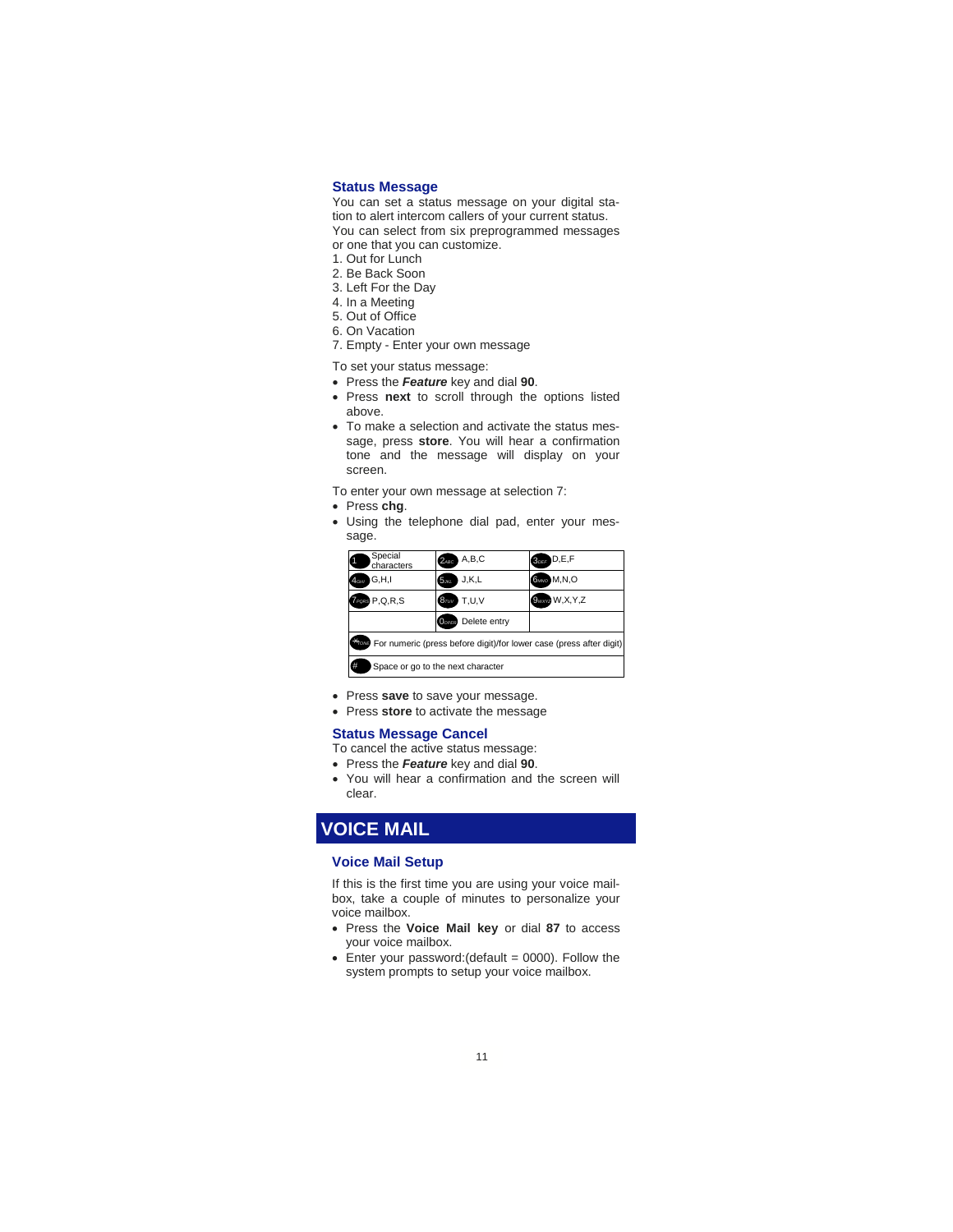- Press 3 to change your password.
- Press 4 to record a greeting.
- Press 5 to record your name.
- Press 6 to input a pager notification number. • Press 7 to input a cell phone notification
- number.

## **Mailbox Menu Options**

- Press:
	- **1** to Listen to Your messages.
	- **2** to Send a Message.
	- **3** to Change the Mailbox Password.
	- **4** to Record a Greeting.
	- **5** to Record Your Name.
	- **6** to Input a Pager Notification Number.
	- **7** to Input a Cellular Telephone Number.
	- **8** to Assign an Assistant Extension.
	- **9** for Direct Message Delivery.
	- **0** to Transfer Caller to Another Extension.
	- **\*** to Listen to Clipboard Recordings.
	- **#** to Exit and/or Return to the Previous Menu.

## **Call Voice Mail**

The display will show how many new and saved messages you have in your voice mailbox. For example, when you have **1 new** and **1 saved**  message the display will show **N:1 S:1**.

- Press the pre-programmed **Voice Mail** key.
- Enter the Default **Password**: \_\_\_\_\_\_\_\_\_\_\_\_\_
- Enter a New **Password**: \_\_\_\_\_\_\_\_\_\_\_\_\_\_\_\_
- Voice mail will announce how many messages are in the mailbox.
- Press **1** to listen to your messages.
- After listening to your messages press:
	- **1** to **Replay**
	- **2** to **Save**
	- **3** to **Delete**
	- **4** to **Reply**
	- **5** for **Envelope Information 6** to **Copy**
	-
	- **\*** to **Skip**

## **Voice Mail Access an From Outside Line**

## **Live Attendant:**

Call into your office and an attendant answers the phone, have them:

- Press the **Transfer** key and dial **7\*** and then press the **Transfer** key again.
- When you hear the main greeting, press **\*** and then enter your extension number.

#### **Automated Attendant:**

- Call into your office and the automated attendant picks-up.
- Press the **\*** key and enter your extension number.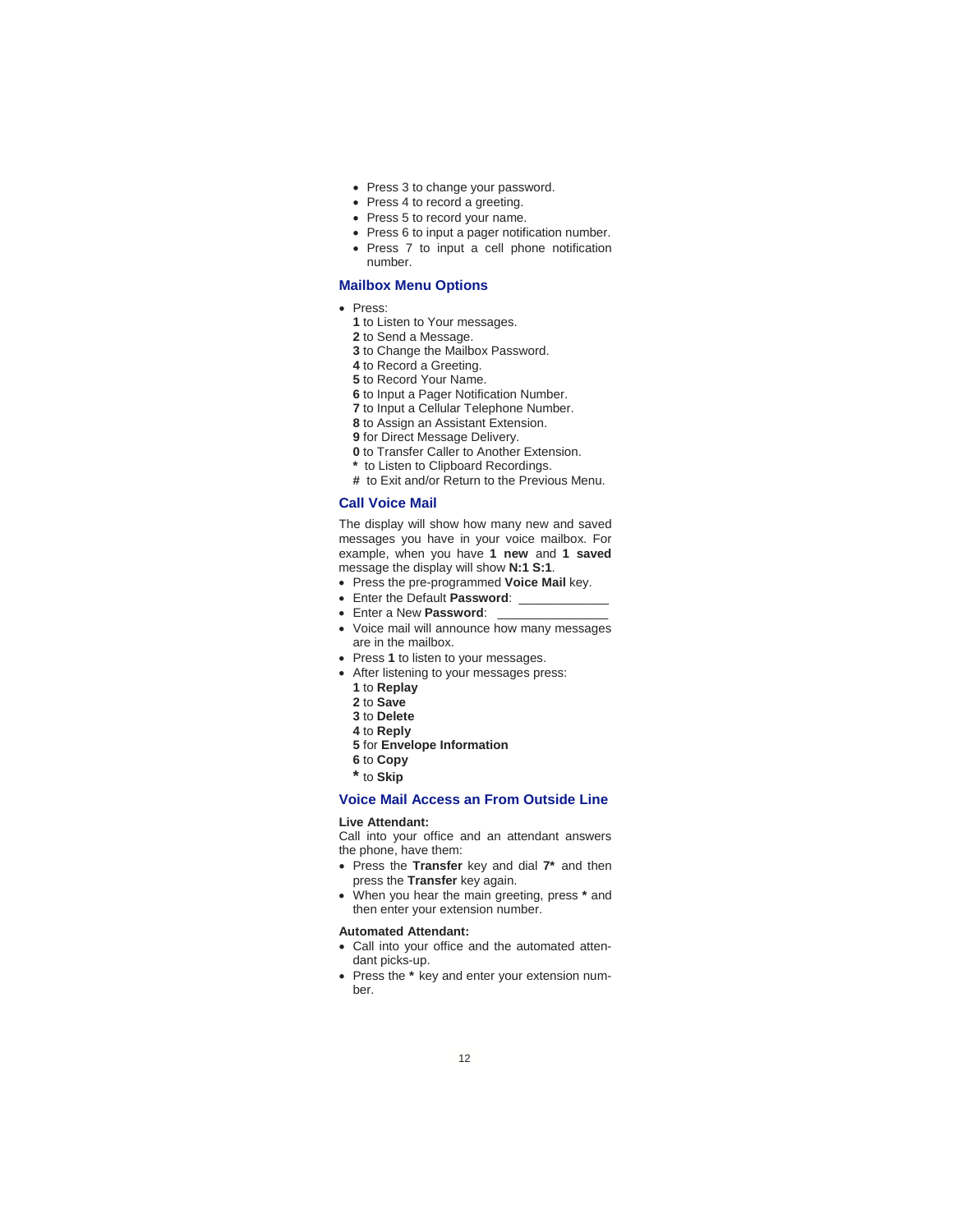## **INDEX**

| Δ                                  |
|------------------------------------|
| Answering Machine Emulation        |
| R                                  |
|                                    |
| С                                  |
|                                    |
| D                                  |
|                                    |
| Е                                  |
| Extension Password / Phone Lock6   |
| F                                  |
| FEATURE OPERATION CODES Back Cover |
| н                                  |
|                                    |
| ı                                  |
|                                    |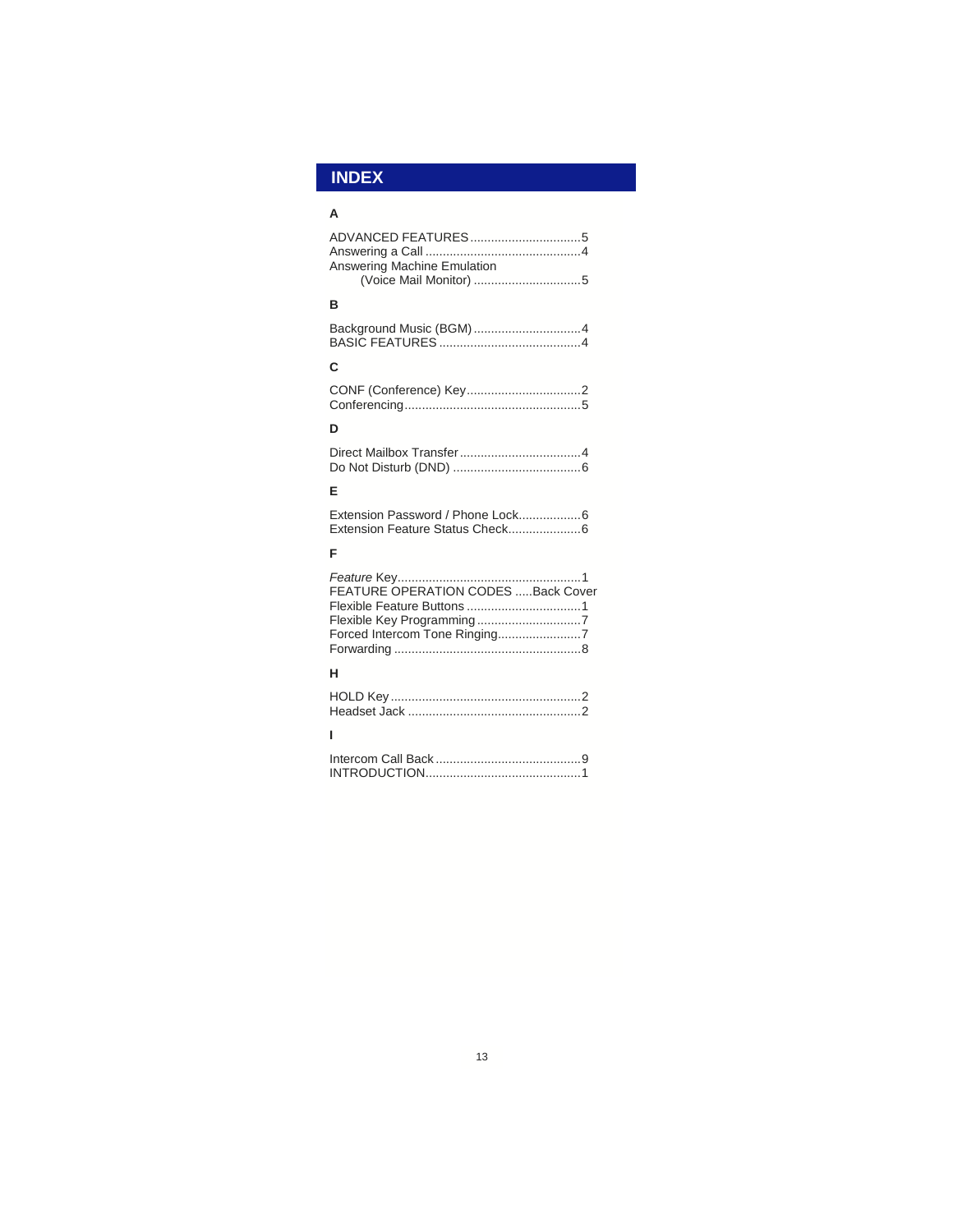| M                                                                                                                                                 |
|---------------------------------------------------------------------------------------------------------------------------------------------------|
| Multiple Message Waiting Key 9                                                                                                                    |
| N                                                                                                                                                 |
|                                                                                                                                                   |
| P                                                                                                                                                 |
| Park (Call Park / Parks Answer)9                                                                                                                  |
| R                                                                                                                                                 |
|                                                                                                                                                   |
| S                                                                                                                                                 |
| Save Dialed Number (SDN) 9<br>Speed Dial Programming (Personal)10<br>Switch from Handset to Speakerphone5<br>Switch from Speakerphone to Handset5 |
| T                                                                                                                                                 |
|                                                                                                                                                   |
| v                                                                                                                                                 |
| (Receiver, Ringer, and Speaker Volume)                                                                                                            |
|                                                                                                                                                   |
|                                                                                                                                                   |
|                                                                                                                                                   |

# **L**